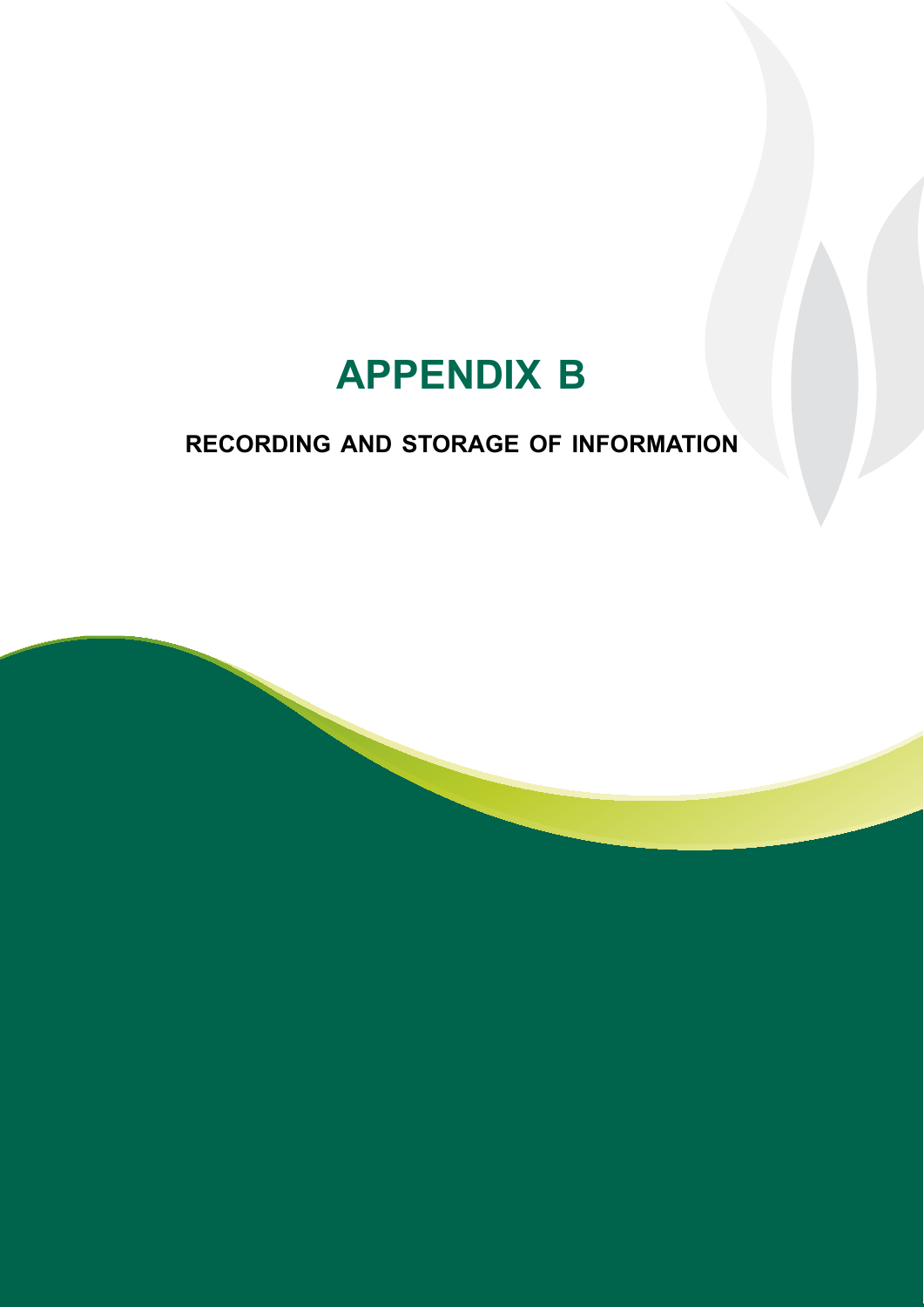### **Introduction**

Good record-keeping is an integral part of safeguarding children within the Catholic Church; it should not be considered to be an optional extra. There are many reasons why all those involved in safeguarding children should keep good records. These include:

- helping to improve accountability;
- • demonstrating how decisions relating to safeguarding children are made;
- supporting effective assessments;
- • providing documentary evidence of actions taken;
- helping to identify risks, and demonstrating how those risks have been managed.

Good record-keeping also helps to safeguard the rights of all concerned.

Below are the primary reasons for record-keeping, as well as the processes necessary to write and maintain accurate records. Also detailed are recommendations regarding information sharing, and retention and storage of sensitive data.

### **Why is record-keeping important?**

#### **1. Doing so ensures accuracy of reporting information.**

This can be for internal use, or it can be done in circumstances where there is the necessity to report and to be accountable to external stakeholders, e.g. courts, tribunals of inquiry, Gardaí, PSNI, Tulsa (the Child and Family Agency) and HSCT (Health and Social Care Trust). Creating written records as soon as practicable after the event avoids the possibilities of memory loss and the distortion of the information.

#### **2. Doing so assists with decision-making and case management.**

Accurately recording factual information facilitates an evaluation of the information and aids decision-making.

**3. Doing so protects both the subjects of recording and the recorder by having an agreed and accurate record.**

As far as possible, recorded information should be agreed, with the subject of the recording, as constituting an accurate record of what took place.

#### **4. Doing so enables accountability.**

All those who have responsibilities for safeguarding children within the Catholic Church should be and will be held accountable for their actions. Good recording is required as evidence that the safeguarding of children is treated as a priority, and that all steps have been taken to prevent and minimise risk and to manage allegations appropriately.

#### **5. Doing so enables the proper tracking of complaints.**

It is important that we demonstrate through our records that complainants have been listened to and responded to in a compassionate and caring way. It is therefore vital that accurate records are kept of all complaints received and of how these have been responded to.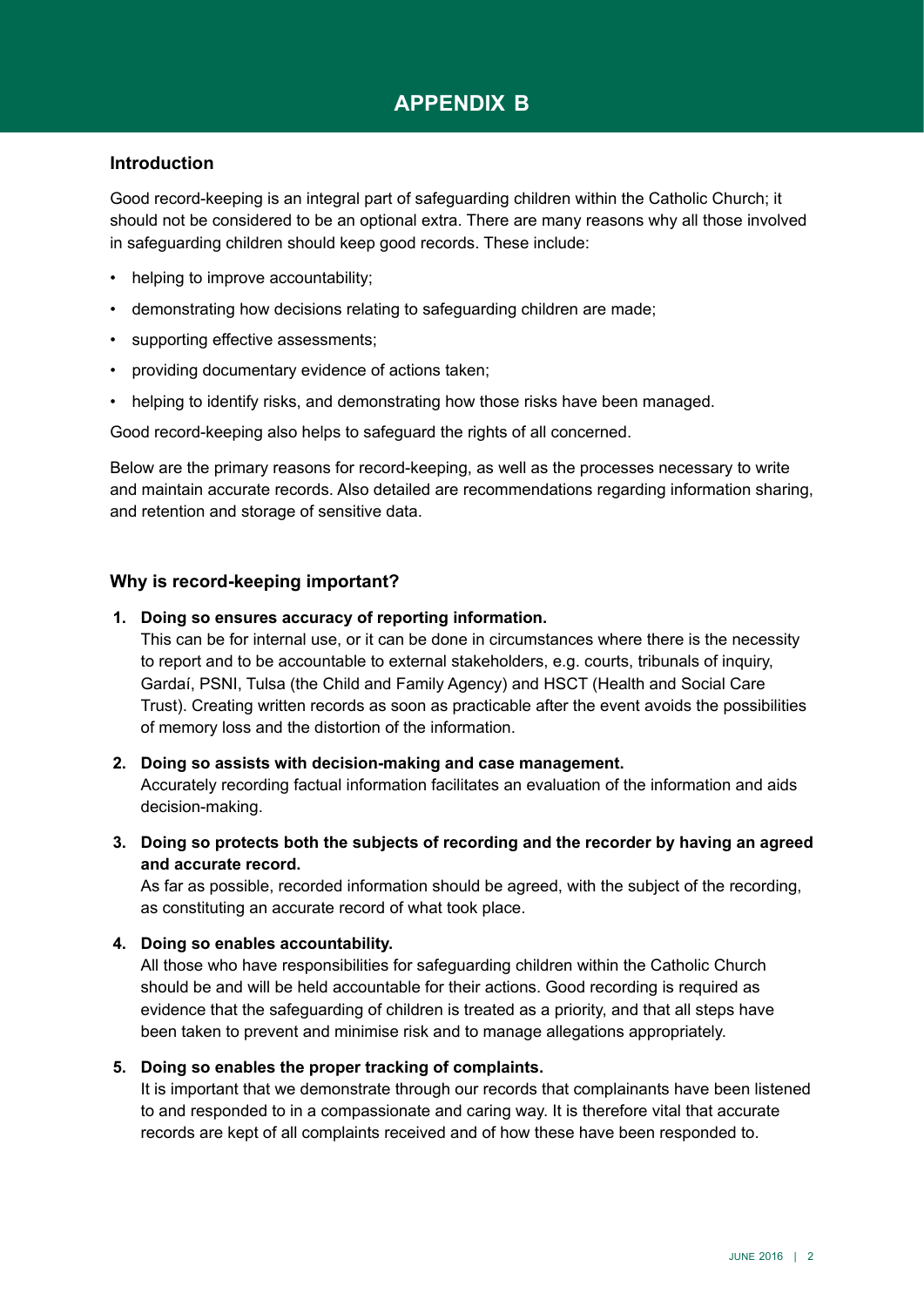**6. Doing so allows for continuity where there are changes in personnel managing the case.**

Safeguarding children can involve a number of people, including the Church authority and designated person. Personnel can also change over the course of managing a child abuse allegation. It is therefore important that good, factual details are maintained in writing to allow for a consistent and fair approach, a continuity of care for complainants, and the proper management of respondents, when required.

### **Principles of good record-keeping**

- All records should be legible preferably typed or word-processed.
- • All entries should be signed, and the person's name and job title should be printed alongside the entry.
- • All records should be dated and timed in real time. These records should be generated in correct chronological order.
- A narrative should be constructed that sets out a chronology of events and references any correspondence.
- • Records should be accurate and presented in such a way that the meaning is clear.
- Records should be factual and should not include unnecessary abbreviations, jargon, opinion or irrelevant speculation.
- • Judgement should be used to decide what is recorded. Is it relevant? Is it as objective as possible? Are facts and any necessary opinions clearly distinguished?
- Records should identify any risks, and should show the action taken to manage these.
- • Records must not be altered or destroyed without proper authorisation. If the need for alteration arises, both the fact of such authorisation and the alteration made to any original record or documentation should be signed and dated.

### **Data protection legislation**

The principal legislation in the Republic of Ireland dealing with data protection is the **Data Protection Act 1988**. The 1988 Act was amended by the **Data Protection (Amendment) Act 2003**.

In Northern Ireland the main legislation is the **Data Protection Act 1998**.

The Data Protection Acts 1988–2003 in the Republic of Ireland set out eight principles that define the conditions under which processing (including recording, storage, manipulation and transmission) of personal data can be determined to be legally acceptable, or otherwise. The Act also identifies the sensitive nature of health information and the particular need that health professionals have to communicate that information between themselves. The Act gives data subjects rights of access to their records, and it applies to electronic and paper-based record systems.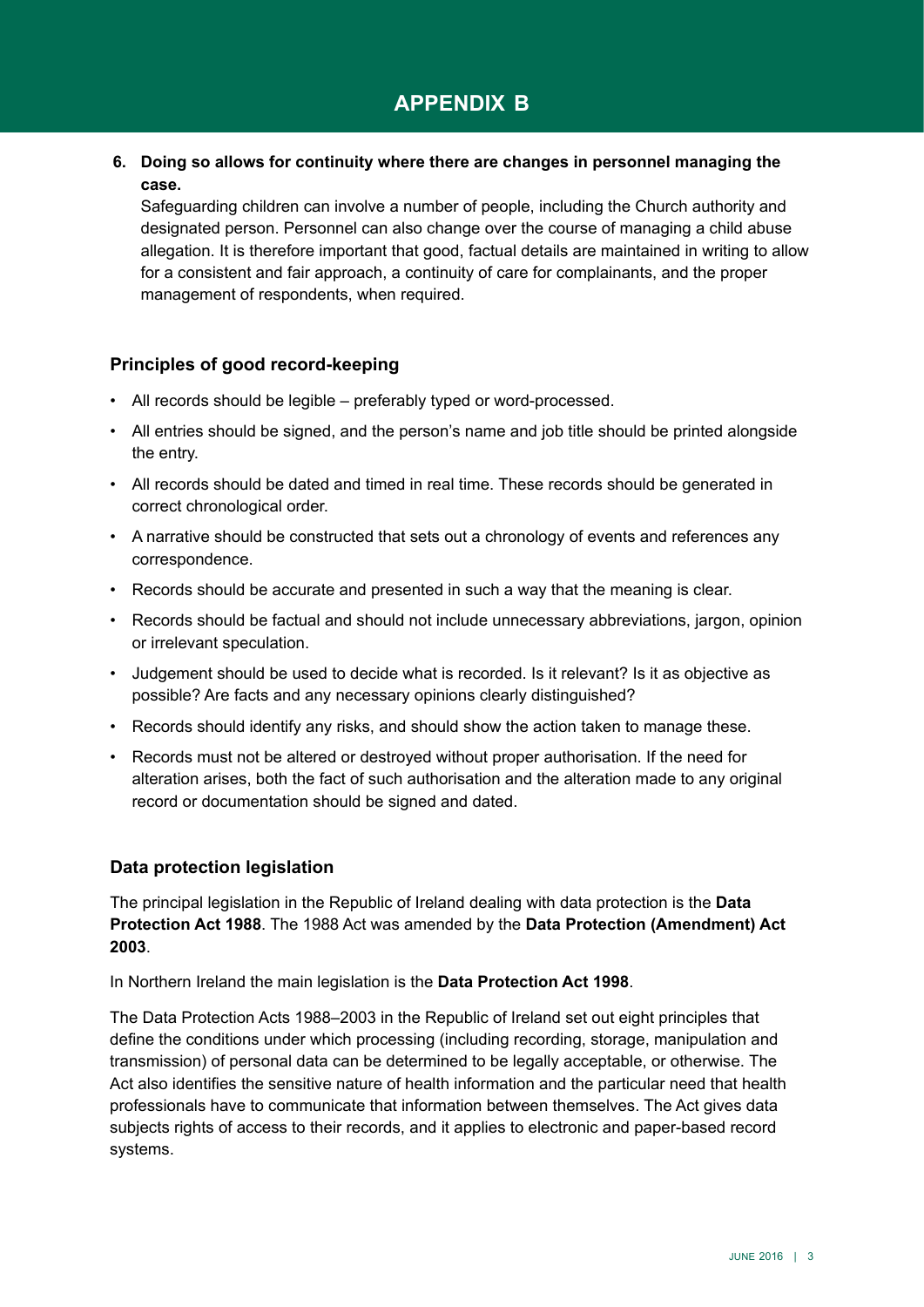The eight principles state that the data should be:

- 1. fairly and lawfully processed;
- 2. processed for limited purposes;
- 3. adequate, relevant and not excessive;
- 4. accurate;
- 5. not kept for longer than is necessary;
- 6. processed in line with subjects' rights;
- 7. secure;
- 8. not transferred to countries without adequate protection.

### **Access to information by data subject**

People have a right to know what personal information is held about them, by whom and for what purpose. This is detailed in data protection and human rights legislation. However, despite these rights, in certain circumstances such information can be shared with others.

The data subject must be made aware of the creation of a safeguarding record.

If the data subject seeks access to their record, the following should take place:

- a. The contents of the file should be reviewed and assessed so that data belonging to third parties is redacted;
- b. At an agreed time and place, the file should be made available for reading by the data subject, under the supervision of the bishop, superior or the designated liaison person;
- c. The data subject can make notes, and can ask for notes to be included in the file. If agreed, an amendment can be made on the file note. The file manager should state in writing the reason for the amendment, and sign and date their written note. Any such amendments should also be signed and dated by the data subject;
- d. If there is a disagreement concerning the amendment of any file, the details of the disagreement should be recorded, signed and dated by the file manager and the data subject.

### **Storage of data**

It is important that all sensitive or confidential materials are retained in a case file and stored securely in a place designated by the data controller, i.e. the bishop or superior.

Files containing sensitive or confidential data should be locked away, and access to the relevant fireproof safe(s) or filing cabinet(s) and keys should be strictly controlled.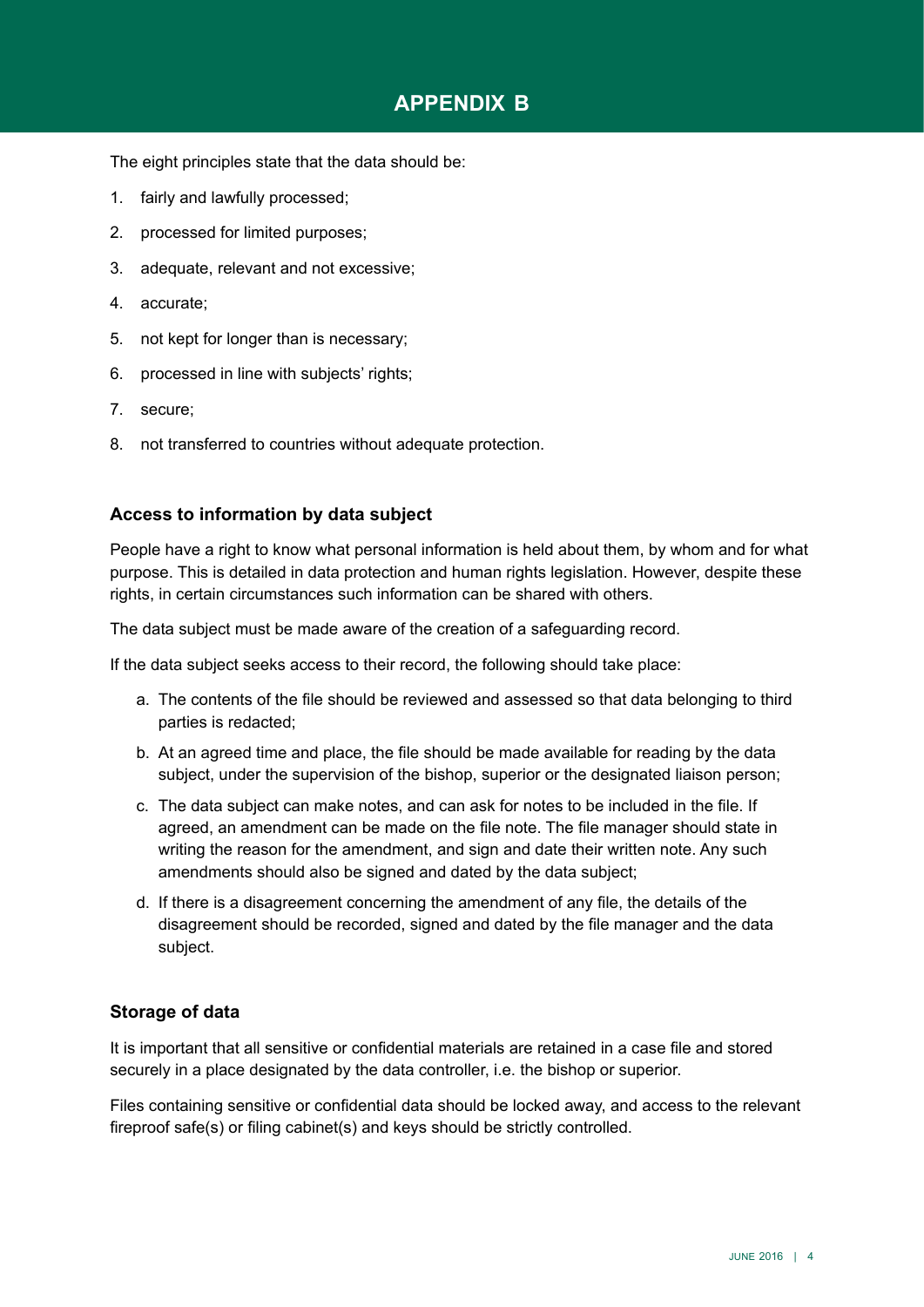Access to the files needs to be limited to people in named roles – i.e. the bishop or superior – and properly designated child safeguarding personnel, who either need to know about the information in those records, and/or who have a responsibility to manage the records.

Any information of a sensitive and confidential nature – if stored electronically – must always be password protected.

Arrangements need to be made for the contents of the relevant files, as well as their location and storage arrangements, to be passed on from outgoing data controllers to their successors.

Other records with identifying personal information – e.g. parish records on recruitment and vetting, activity attendance records, consent forms, accident forms, etc. – must be stored in a secure locked cabinet in the parish office. 

### **Retention and destruction of data**

Guidance published by the data protection commissioner, in relation to compliance with the Data Protection Acts 1998–2003, is a useful reference for organisations to consider, as it represents what can be regarded as best practice.

This guidance states, inter alia, that:

Where there is no legal requirement to retain information beyond the closure of the record, the authority will need to establish its own retention periods.

### **Guidance**

- • Each Church authority should appoint a data protection officer who will take charge of responsibility for data protection within that organisation.
- • The appointed data protection officer should ensure that all records associated with these standards and guidance are reviewed on a periodic basis for the purposes of determining whether such records, in whole or in part, should be kept for a further period, or whether the purpose for which such records are kept has now ceased.
- • Accordingly, each file should contain a checklist that provides for such periodic reviews. The checklist should be signed and dated after completion of those reviews, with confirmation as to whether the records will be kept for a further period and the reason for same.
- In making the decision to keep such records for a further period, the reviewer should consider the assessment of danger or harm to children arising out of the destruction of the relevant records.
- The NBSCCCI is available to provide assistance to such reviewers on a case-by-case basis.